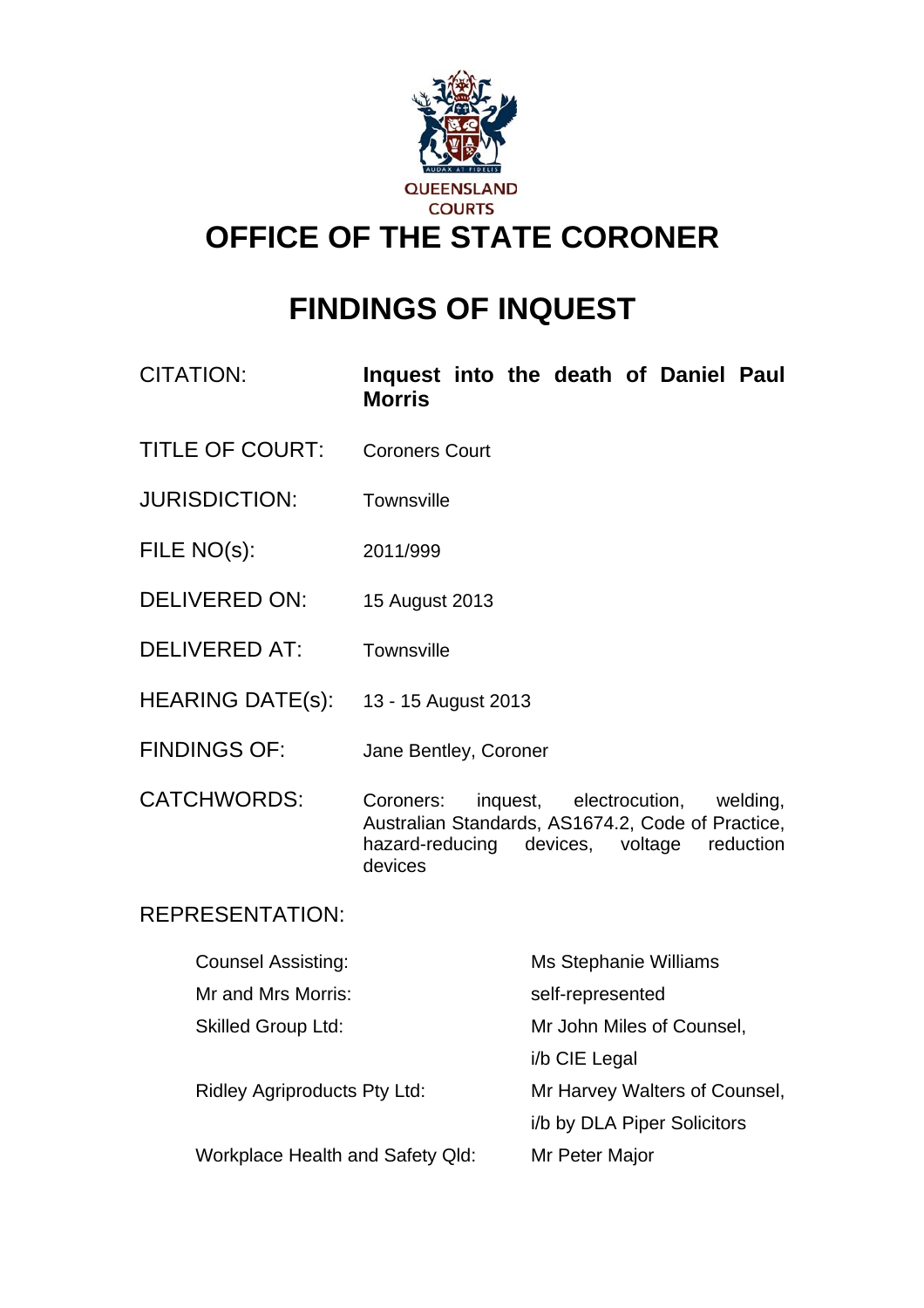1. Section 45 of the *Coroners Act 2003* provides that when an inquest is held the coroner's written findings must be given to the family of the person who died, each of the persons or organisations granted leave to appear at the inquest and to officials with responsibility over any areas the subject of recommendations. These are my findings in relation to the death of Daniel Paul Morris. They will be distributed in accordance with the requirements of the Act and posted on the web site of the Office of the State Coroner.

# **Introduction**

# *The scope of the Coroner's inquiry and findings*

- 2. An inquest is not a trial between opposing parties but an inquiry into a death. The scope of an inquest goes beyond merely establishing the medical cause of death.
- 3. The focus is on discovering what happened; not on ascribing guilt, attributing blame or apportioning liability. The purpose is to inform the family and the public of how the death occurred and, in appropriate cases, with a view to reducing the likelihood of similar deaths.
- 4. As a result, a coroner can make preventive recommendations concerning public health or safety, the administration of justice or ways to prevent deaths from happening in similar circumstances in future.
- 5. A coroner must not include in the findings or any comments or recommendations, statements that a person is or maybe guilty of an offence or is or maybe civilly liable.
- 6. Proceedings in a coroner's court are not bound by the rules of evidence. That does not mean that any and every piece of information however unreliable will be admitted into evidence and acted upon. However, it does give a coroner greater scope to receive information that may not be admissible in other proceedings and to have regard to its origin or source when determining what weight should be given to the information.
- 7. A coroner should apply the civil standard of proof, namely the balance of probabilities. However the more significant the issue to be determined, the more serious an allegation or the more inherently unlikely an occurrence, then the clearer and more persuasive the evidence needs to be for a coroner to be sufficiently satisfied it has been proven.
- 8. If, from information obtained at an inquest or during the investigation, a coroner reasonably suspects a person has committed an offence, the coroner must give the information to the Director of Public Prosecutions in the case of an indictable offence and, in the case of any other offence, the relevant department. A coroner may also refer a matter to the Criminal Misconduct Commission or a relevant disciplinary body.
- 9. These findings:
	- confirm the identity of the deceased person, the time, place and medical cause of his death;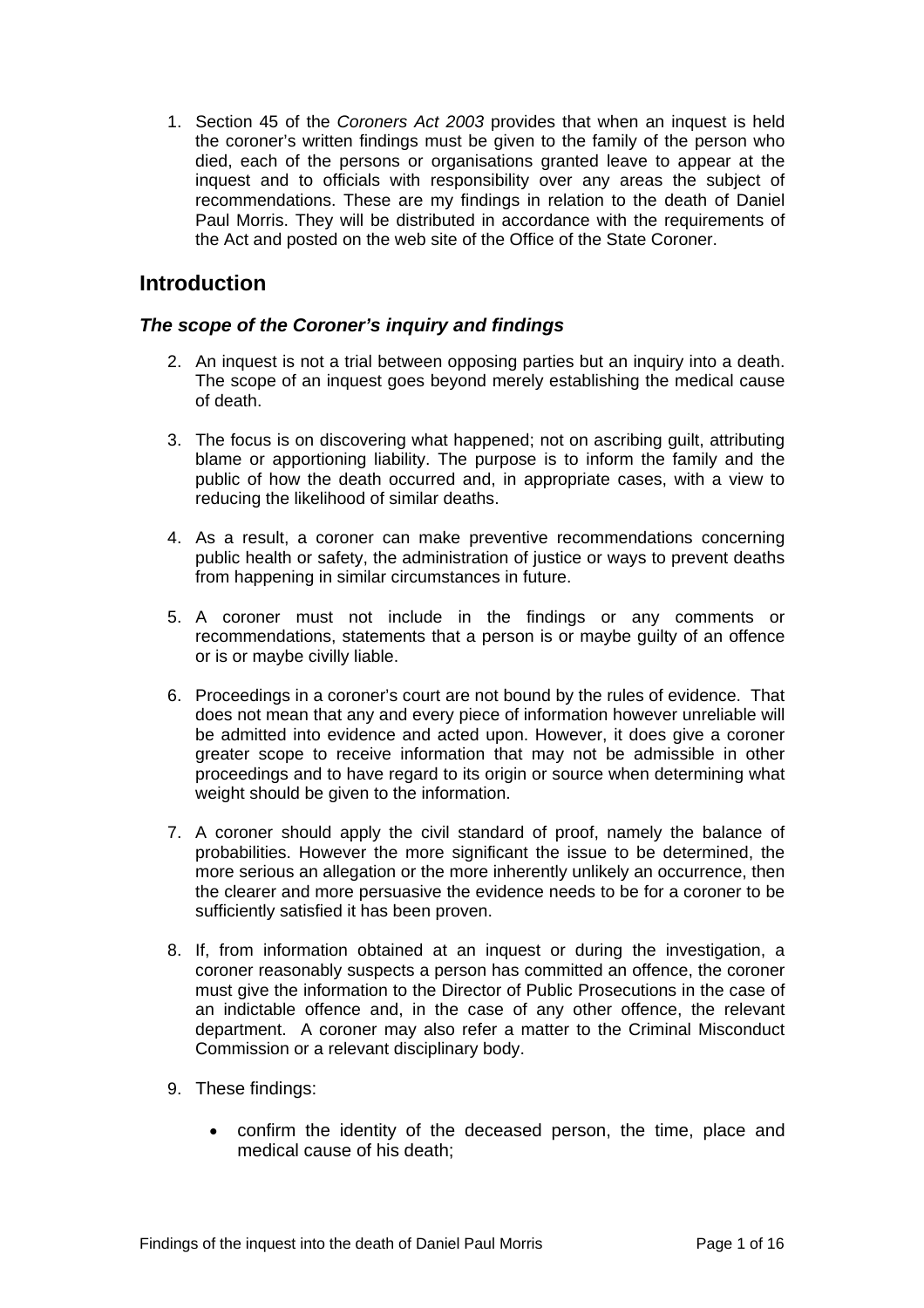- consider whether the actions or omissions of any third party, in relation to workplace safety, contributed to his death; and
- consider whether any changes to procedures or policies could reduce the likelihood of deaths occurring in similar circumstances or otherwise contribute to public health and safety or the administration of justice.

## **Summary**

- 10. At the time of his death, Daniel Paul Morris (Mr Morris) was 23 years old and lived at 467 Forestry Road, Bluewater Park.
- 11. Mr Morris was employed by Skilled Group Ltd (Skilled), (a labour hire business) and was working at the premises of Ridley Agriproducts Pty Ltd (Ridley) at 34-38 Webb Drive, Bohle as a Production Supervisor.
- 12. Ridley produced wet and dry animal feed and cattle lick blocks. In March 2011 Ridley was not in production mode. Maintenance was being carried out on the plant.
- 13. On 16 March 2011 there were four employees present at Ridley Michelle Maguire, Site Manager, Wayne Andrews, Storeman, Justine Lee Standen, Labourer and Mr Morris.
- 14. At about 2.15pm Mr Morris was working with Mr Standen. Mr Morris was performing the task of welding mesh onto a metal block plant hopper. Mr Standen was grinding the welds after Mr Morris had finished them.
- 15. Mr Morris was using a Liquidarc 245 welder which was attached to a three phase lead which was plugged into a switchboard.
- 16. Mr Morris was sitting on the metal hopper with his legs dangling down whilst he was welding. Mr Standen passed Mr Morris a new welding rod and then looked away for a moment. When he looked back he saw that Mr Morris was shaking. Mr Morris was holding his hands down near his stomach and he still had the welding handle in his left hand.
- 17. Mr Standen ran to turn the three phase off, ran to the office to raise the alarm and then ran back to Mr Morris. Mr Morris was no longer shaking but was foaming from the mouth and unconscious. Once Mr Standen confirmed that it was safe to touch and move Mr Morris he commenced CPR.
- 18. Queensland Ambulance Service attended and officers continued CPR. Mr Morris was transported to the Townsville Hospital where he was admitted to the intensive care unit and placed in a medically induced coma.
- 19. It became evident that Mr Morris would not survive. He was treated palliatively until he died at 6.45am on 23 March 2011.

# **The investigation**

20. The Department of Workplace Health and Safety (WH&S) carried out an investigation into the death of Mr Morris.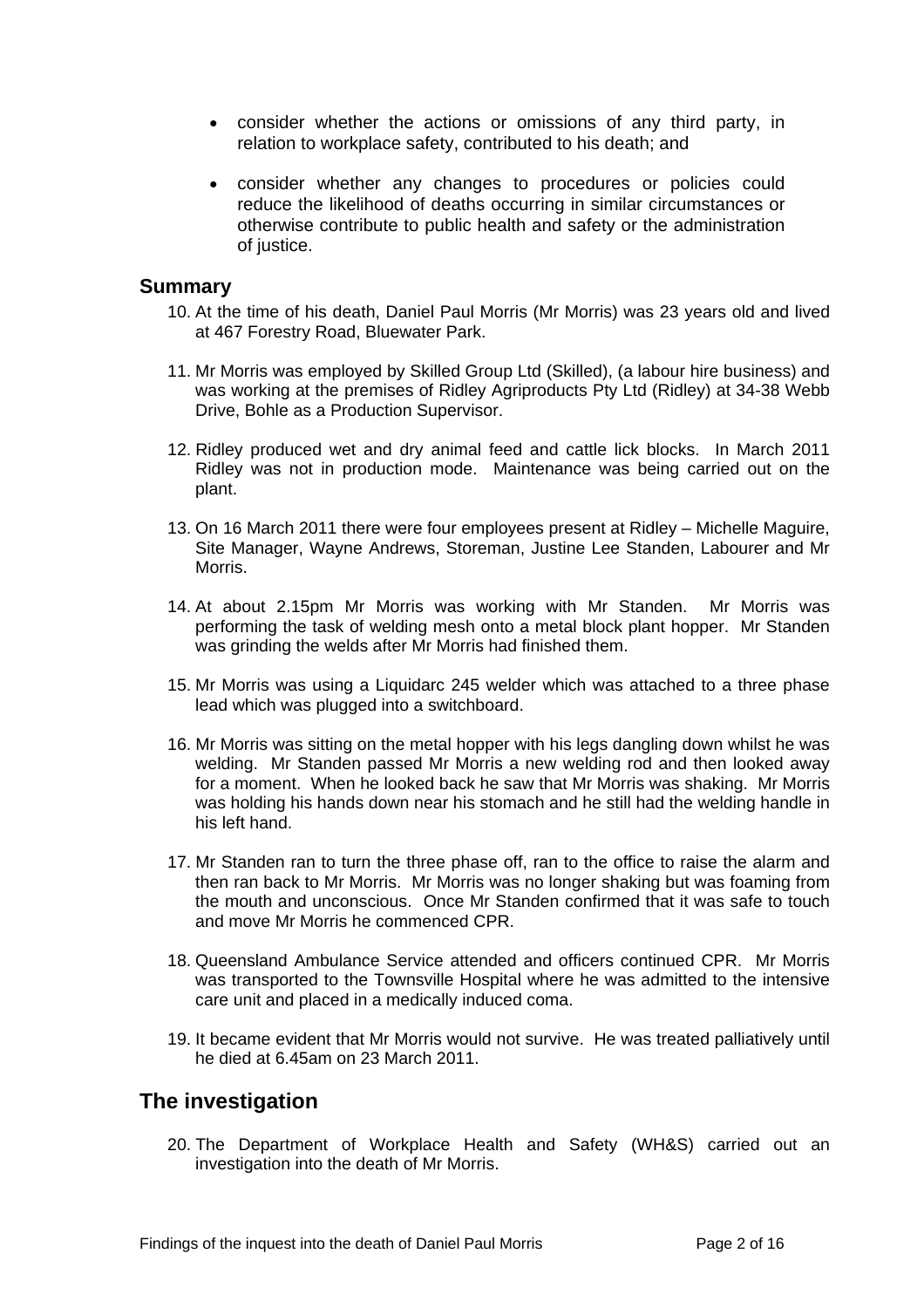# *Autopsy*

- 21. Professor David Williams, Consultant Forensic Pathologist, conducted an autopsy on 25 March 2011 and concluded that Mr Morris died from electrocution.
- 22. Professor Williams noted that Mr Morris had a brown mark at the base of the third finger of his left hand and an area of discoloration at the radial aspect of the second finger of the right hand.

# *The Equipment*

- 23. The equipment in the vicinity of Mr Morris at the time of his death, including the welder, was seized by inspectors from the Electrical Safety Office (ESO) and tested in their laboratory in Brisbane.
- 24. The inspectors found no faults with the equipment and it was deemed not to be unsafe.
- 25. The welder, as tested, was operational and no fault was identified that would classify the welder as not being electrically safe. The output cables attached to the welder were damaged and, as tested, their insulating properties were compromised by that damage but it was concluded that the damage would not have contributed to the accident.
- 26. Given that no defects were identified with the equipment and that the incident was not witnessed by anyone, the WH&S investigators and the investigators from the ESO concluded that the inference to be drawn from the circumstances was that Mr Morris received the fatal shock from contact with the electrode in the hand piece.
- 27. Tests on the welder, carried out by the ESO, revealed:
- the welder was a "Liquidarc 245"
- the welder was supplied by two phases at 415V;
- the output voltage of the welder measured 62V:
- when a resistance of 2000 ohms (to simulate the resistance of a human body from hand to foot) was connected across the output terminals of the welder, the recorded current was 32.0mA.
- 28. The relevant standards for testing provide that, if a human body completed that current path for two seconds, the body could experience strong involuntary muscular contractions, difficulty in breathing, reversible disturbances of heart function and, immobilization may occur.
- 29. Less resistance could be expected for a shorter body path if the resistance decreases, the touch current would be expected to increase and also the deleterious physical effects.
- 30. The ESO convened an Electrical Fatality Review Committee to assess the adequacy of electrical safety issues involving the death of Mr Morris. The Committee reviewed the circumstances of the death of Mr Morris and prepared a report. The Committee noted that Mr Morris was very sweaty at the time of the incident due to the humid conditions and that: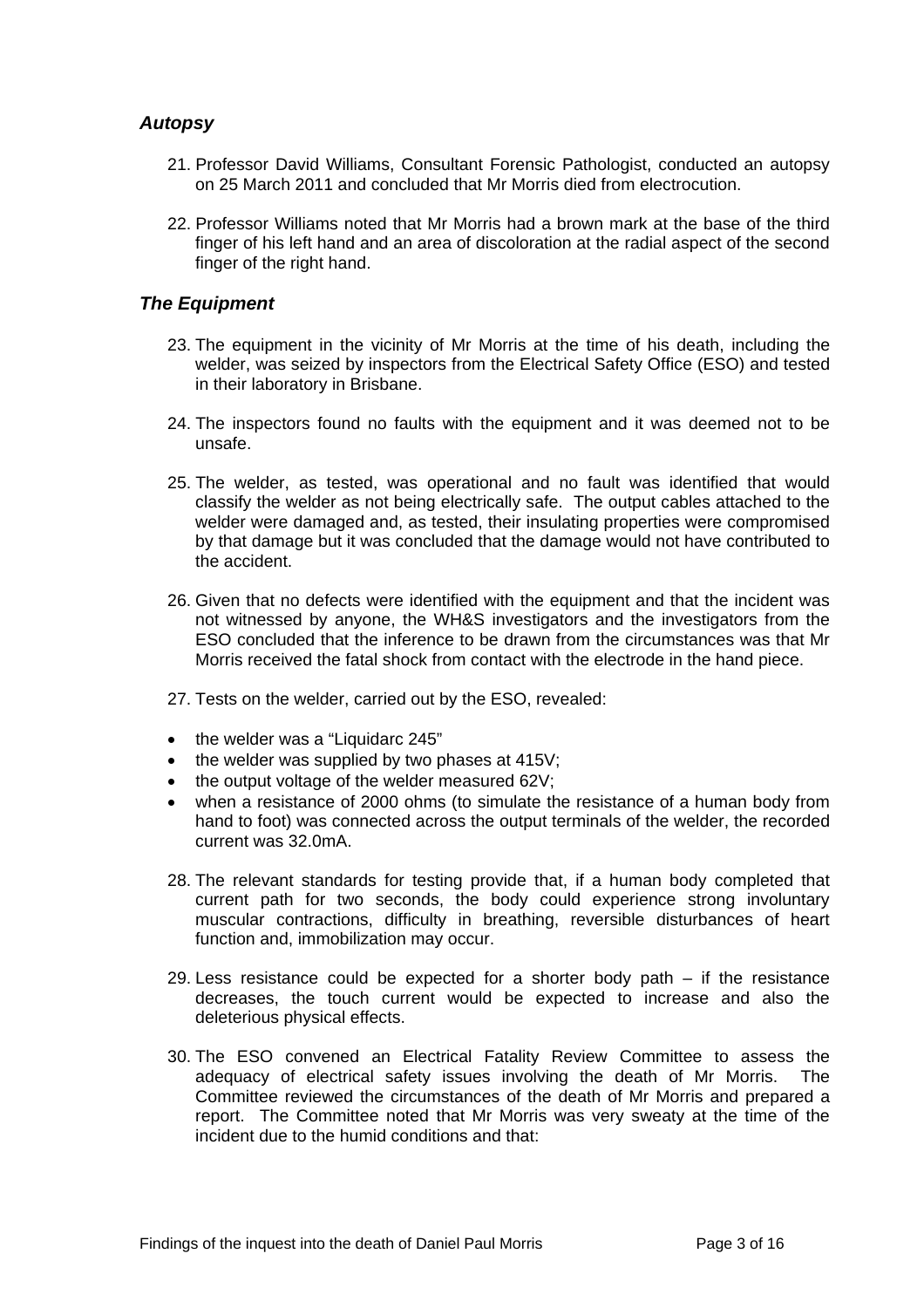*A build up of sweat or moisture on skin can increase the likelihood of conductivity between live parts and the earth via the human body, even when protective clothing is being worn. This is due to the fact that moisture can increase the conductivity of clothing material, and gaps between material and items such as gloves and boots may expose moist skin to metal surfaces in these circumstances.* 

*In recognition of this, Australian Standard AS 1674.2 refers to the use of a Hazard Reduction Device (HRD) in the context of operating electric welders. These are not mandatory requirements but are suggested as a way of managing the risk of open circuit voltage from welders.* 

*Heat and humidity in tropical areas during summer affect what "category" the welding works falls into. Under AS1674.2 the work might, during summer days, fall into category B & C which then means the welder open circuit voltage is required to be lower.* 

*While this standard is not directly referenced under the Electrical Safety Act 2002, following the standard would be way to discharge a person's obligation to manage the electrical risk from welding to as low as reasonably achievable.* 

- 31. The Committee recommended that the ESO:
	- a) Write to Standards Australia to recommend mandatory Hazard Reduction Devices (HRD) under Australian Standard 1674.2 in humid conditions, such as in Queensland;
	- b) Make a submission to Safework Australia that the Code of Practice for Welding and Allied Processes reference AS1674.2 (Safety in welding and allied processes Part 2 Electrical) and also specifically define the three classes of welding environments including humid conditions and mandate the associated risk treatment measures (such as HRD) when welding with a manual metal-arc welder;
	- c) Seek out opportunities to distribute an updated WHSQ fact sheet on cutting and welding including references to HRD to welders and welding businesses (such as metal shops) in manufacturing hubs across Queensland; and,
	- d) Include these requirements for welding operators into a future audit campaign for Electrical Safety inspectors.

32. In relation to the above recommendations WH&S advised that:

- The ESO has undertaken a review of the Australian Standard 1674.2 in relation to welding in humid conditions. This standard mandates maximum open circuit voltages that must not be exceeded. These voltages are classified as extra low voltage in electrical safety standards. A voltage reduction device would only be required where the open circuit voltage exceeds these values.
- A review of the Safe Work Australia Code of Practice Welding Processes 2012 was conducted. This Code of Practice identifies control measures for working in humid conditions including the use of hazard reduction devices. It also refers to AS 1674.2 for further guidance on electrical safety.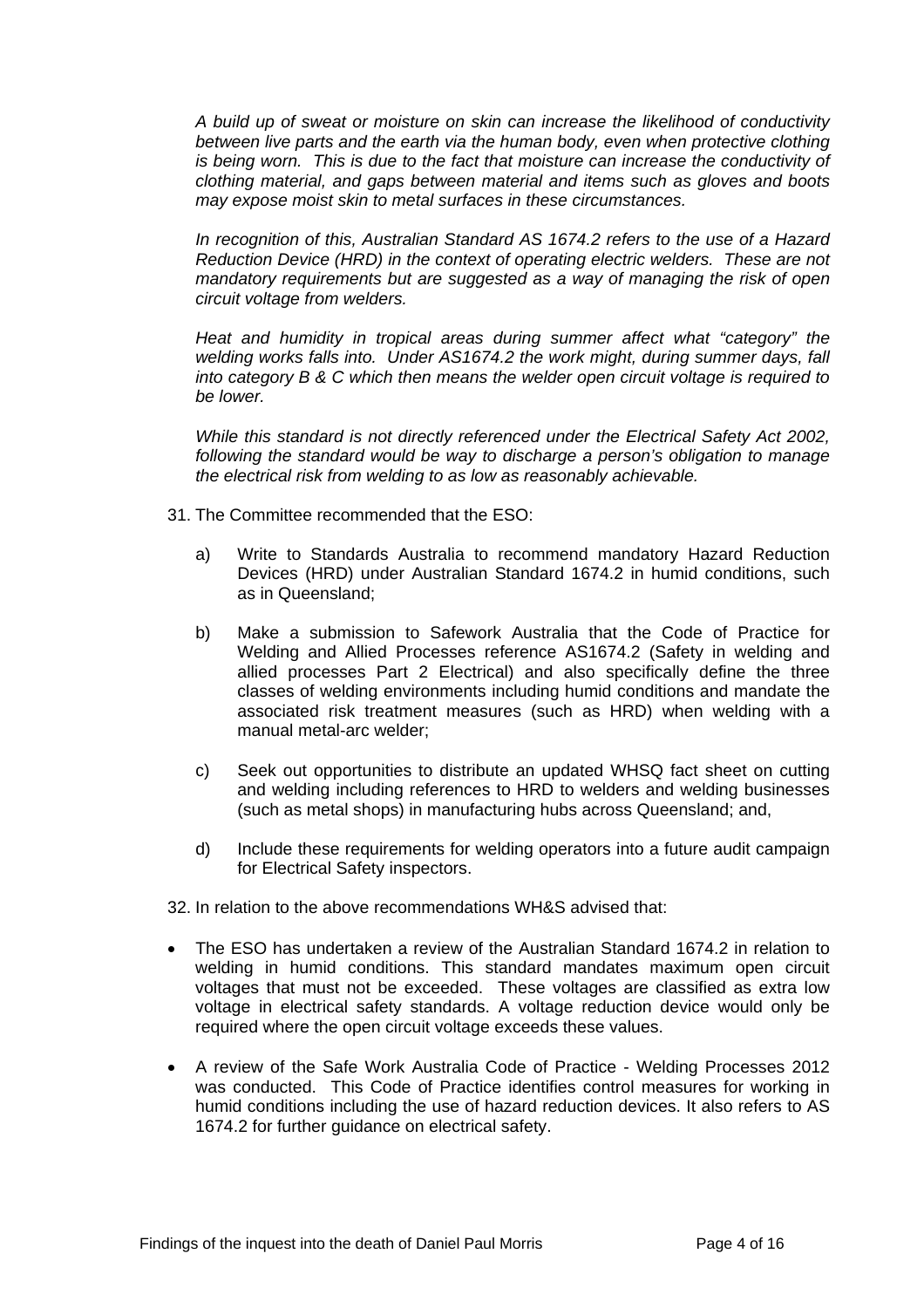- The WHSQ web site has available fact sheets relating to electrical safety when cutting or welding processes are being undertaken. These fact sheets have been developed for a number of industries including rural and manufacturing.
- The Electrical Safety Compliance section has developed an auditing project relating to electrical safety for welding operators. This project will be completed in the 2012- 2013 year.

## *The Workplace*

- 33. Skilled was the employer of Mr Morris and it provided workers to Ridley. Mr Morris was employed by Ridley under a labour hire contract, as a Production Supervisor.
- 34. Skilled provided an employee induction to Mr Morris in June 2008 and a revision in May 2010.
- 35. Mr Morris was the workplace contact at Ridley during a workplace risk assessment program. Mr Morris did not have the necessary training to undertake "Hot Work" which would include welding.
- 36. Ms Maguire advised that it was not envisaged that Mr Morris would perform welding work as this was contracted out by Ridley to a company and also that she had no knowledge that Mr Morris was or would be welding. As such, it was determined that no "Hot Work" permit would have been required to have been held by Mr Morris.

## *The Conclusion*

- 37. Investigators decided not to prosecute Skilled or Ridley based on the following findings:
- all the equipment used by Mr Morris was in a serviceable working condition;
- although the work being performed by Mr Morris at the time of his death was not part of the assigned scope of work for which he was hired, neither Skilled nor Ridley had a reasonable opportunity to identify that he was carrying out that work and prevent him from so doing;
- Mr Morris was employed in a supervisory role and was in some part responsible for the work which was to be performed.
- 38. An improvement notice was issued to Ridley to ensure that only suitably trained persons undertake welding in the future and it was recommended that a comprehensive audit be conducted on that company to ensure that it has a suitable system in place to monitor the work being performed by their workers.
- 39. On 17 November 2011 Ridley advised the WH&S investigators that it had complied with the notice in that:
- 40. All welders had been removed from the site;
- 41. Any welding activity to be undertaken would be outsourced to qualified independent contractors;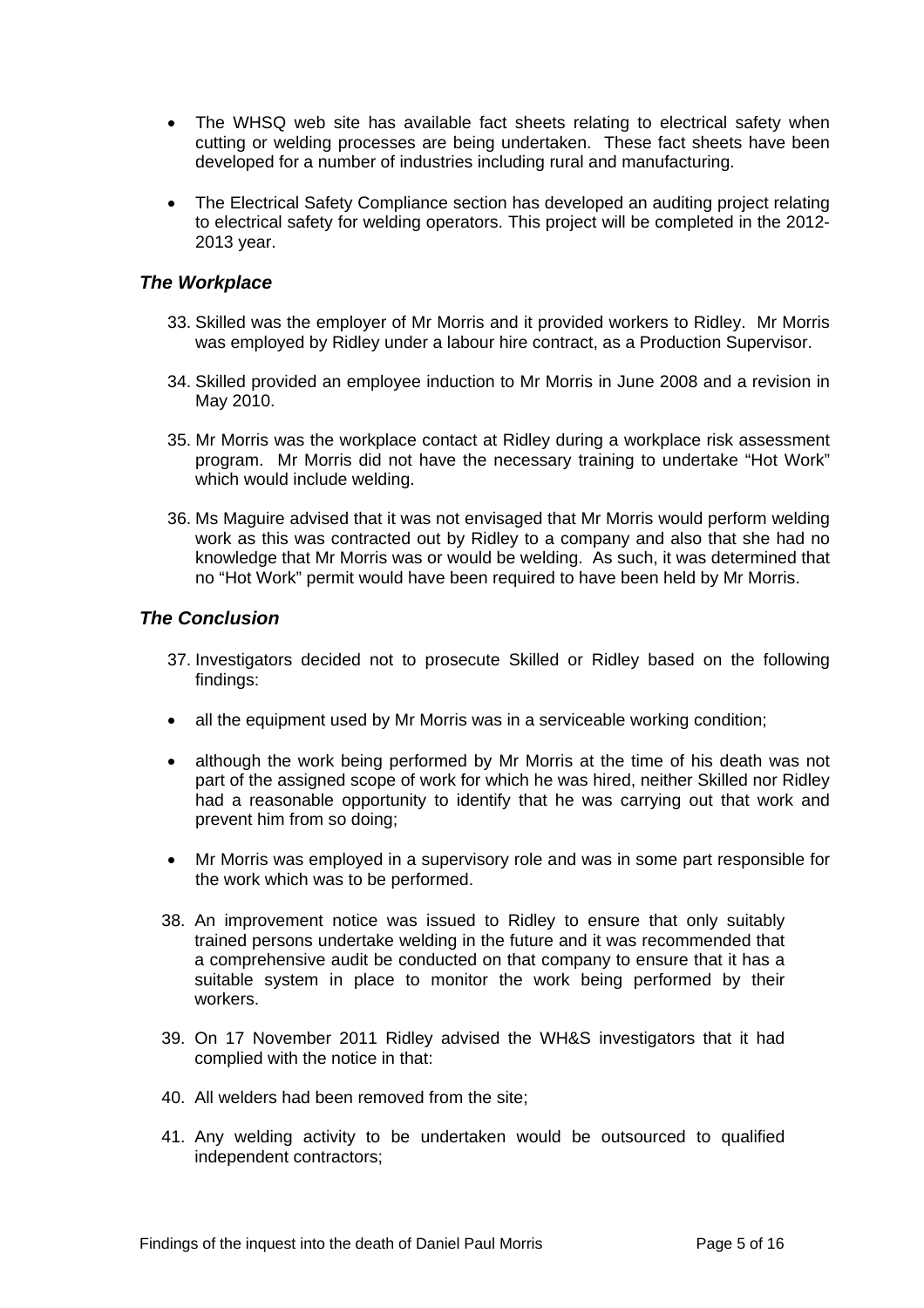- 42. A "Hot Work, Welding and Cutting Safety Procedure" and a "Welder Procedure Assessment Form" had been developed to be used as part of an induction for any contractor who attended the site for welding activity;
- 43. Site employees had been re-trained in relation to the expectation that welding would be undertaken by contractors.
- 44. The "Hot Work, Welding and Cutting Safety Procedure" includes requirements that:
- 45. welders be fitted with voltage reduction devices (although in Category C environments only);
- 46. welding gloves be worn whilst changing electrodes and that they be dry;
- 47. leather cushions, wooden duckboards or other means be used to insulate the Welding Operators from damp concrete flors and any exposed parts of the work piece.

# **The inquest**

- 48. A pre-inquest conference was held on 10 July 2013 and the inquest listed to commence on 13 August 2013. The parties were given leave to appear and all agreed that the issue to be explored at inquest was the circumstances surrounding the death of Mr Morris.
- 49. The mother and father of Mr Morris, Pamela and Paul Morris, stated that they wished to give evidence at the inquest and each undertook to provide a statement which could be distributed to the parties. They did so and the statements were provided.
- 50. Material gathered during the coronial investigation was tendered as evidence at the commencement of the inquest.
- 51. The following witnesses were called:
	- Paul Morris
	- Justin Standen
	- Wayne Andrews
	- Michelle Maguire
	- Clint Hodges
	- Jeffrey Drayton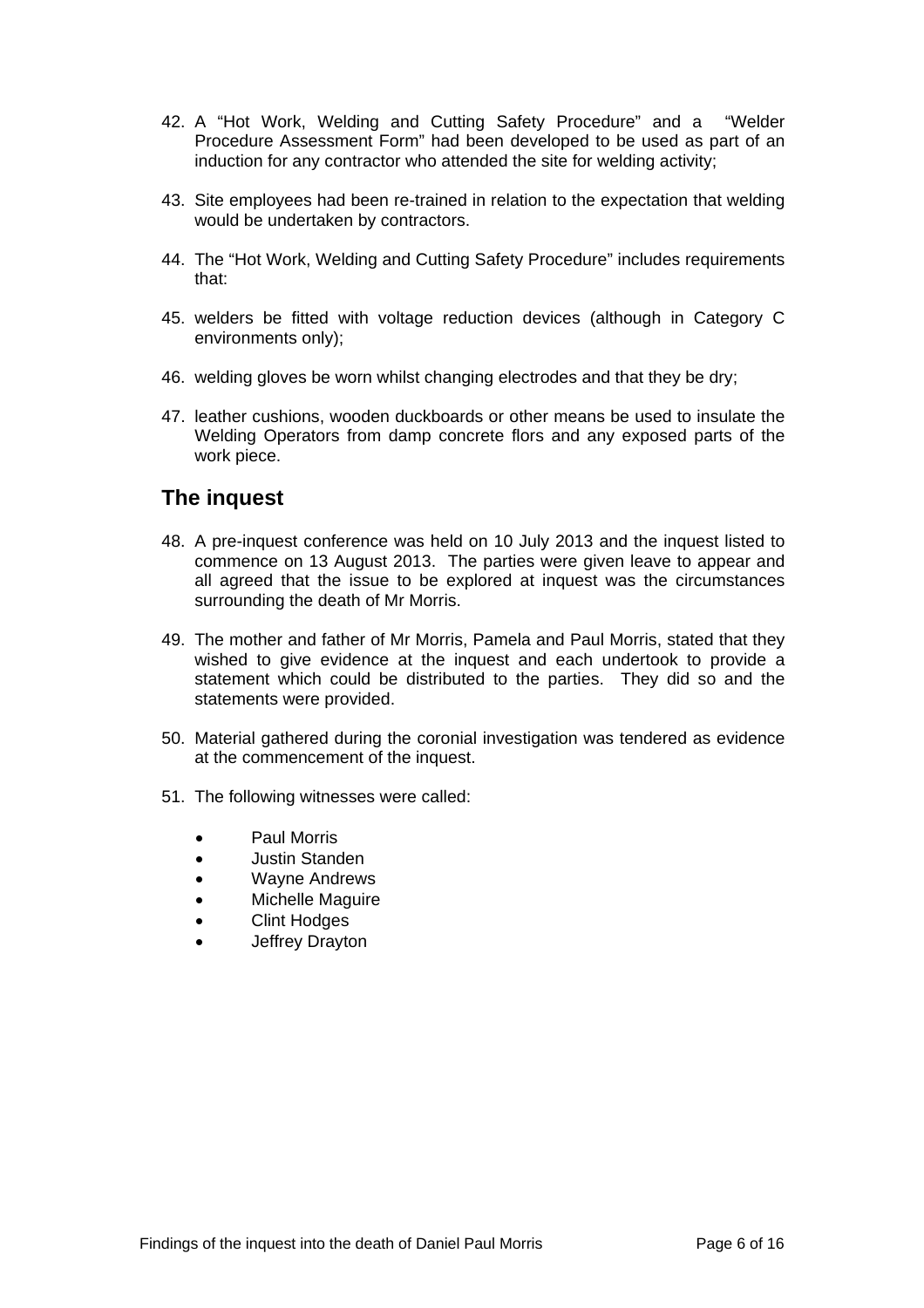# *The Evidence*

#### **Paul Morris**

- 52. Mr Paul Morris gave evidence that he worked at Ridley from August to October in 2010. He was an employee of Skilled and contracted to Ridley as a labourer. He worked in the production shed and was employed during the production season. During that period he was allocated tasks by Mr Morris.
- 53. Paul Morris said that he saw welding done at Ridley by Ridley employees but not Mr Morris. He said that welding was carried out on one occasion that he saw in relation to plant maintenance. He believes that Mr Morris would have been the person who directed the employee to carry out the welding as Mr Morris was the Production Supervisor at that time. Mr Morris also showed Paul Morris where welding had been carried out on an elevator and he believed that it had also been undertaken by Ridley workers.

#### **Justin Standen**

- 54. Mr Standen gave evidence that he had been working at Ridley for about three weeks at the time of Mr Morris' death. His duties included general cleaning and other tasks to get the plant ready for the production season. He was not provided a list of jobs but performed tasks as allocated by Mr Morris.
- 55. Mr Standen said that Mr Morris was his supervisor and that they were not supervised by anyone else at Ridley but did "their own thing". Mr Standen never saw Mr Morris discussing their jobs with Ms Maguire.
- 56. Mr Standen said that on 16 March 2011 he was grinding rust off the hoppers so that they could paint them and put new mesh on them. He said the mesh was rusted and needed to be replaced.
- 57. Mr Morris had been working in the office during the day and at about lunch time came out and told Mr Standen to go with him to get some supplies.
- 58. After the trip to get supplies, Mr Morris started welding. Mr Standen had never seen Mr Morris or any other employee weld. Mr Morris used the welding gloves and rods he had just purchased but the welding helmet was at Ridley. Mr Morris told Mr Standen that he had sweaty hands – he kept taking the gloves off because of it. It was hot and the sun was coming in through the side of the shed.
- 59. Mr Standen was handing welding rods to Mr Morris as he required them. Mr Morris was sitting on the mesh he was welding on top of the hopper with his legs dangling down into the hopper. Mr Standen handed him a rod, looked away for less than a minute and when he looked back saw that Mr Morris had been electrocuted. He ran to turn off the power and raised the alarm with Ms Maguire and Mr Andrews. Ms Maguire called the ambulance and Mr Standen performed CPR on Mr Morris.

#### **Wayne Andrews**

60. Mr Andrews was employed as the storeman at Ridley. He said that his work was constant both in the production and maintenance seasons as he was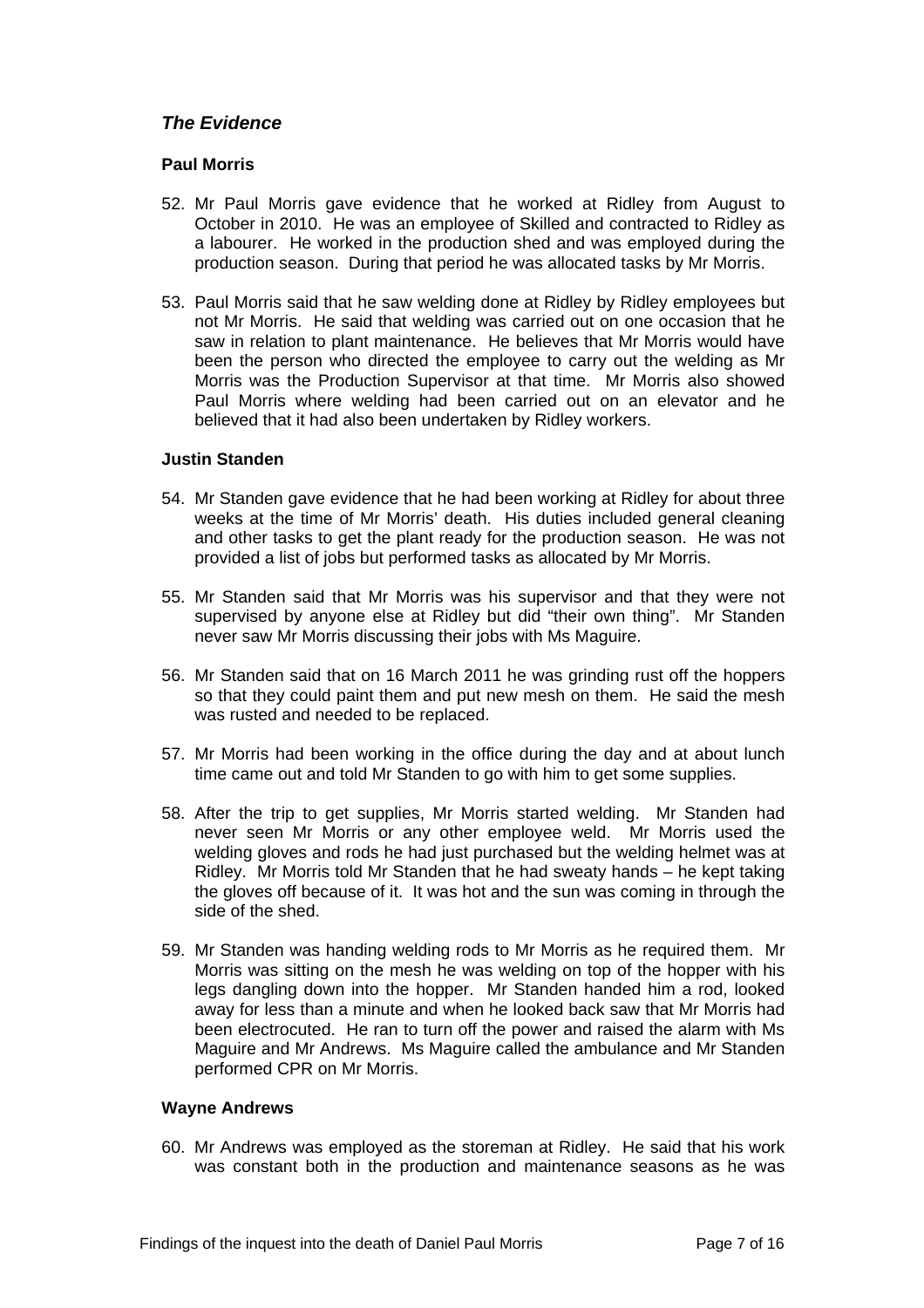responsible for filling orders for the product manufactured by Ridley but also other product that was ordered in and distributed by Ridley to customers.

- 61. He said that on 16 March 2011 he, Mr Standen, Mr Morris and Ms Maguire were employed at Ridley. He said that Ms Maguire was the acting site manager at that time.
- 62. On the afternoon of 16 March 2011 Mr Andrews was told by Mr Standen that there had been an accident and he went over to the shed where he saw Mr Morris sitting on a hopper with his right arm leaning against a metal pole.
- 63. Mr Andrews had not seen Mr Morris welding previously. He said that the welder had been at the plant since Ridley had taken over from the previous owner which was in about October 2005. He had seen welding performed by other Ridley workers on a couple of occasions. The welder was kept in the workshop area and there were gloves and rods kept in a cabinet in the workshop.
- 64. Mr Andrews said that the mesh on the hoppers was a relatively new addition and had been installed one to two years previously. He said that the product which came into contact with the hoppers contained a lot of salt and was very corrosive.

#### **Michelle Maguire**

- 65. Ms Maguire gave evidence that she was the acting site manager at Ridley in March 2011. She produced a number of diagrams and maps demonstrating the site layout including the production shed and the offices.
- 66. Ms Maguire commenced employment with Ridley in February 2006. She was employed as the administration officer and her duties included book-keeping, answering phones, front desk reception, serving customers, taking orders and organising the filling of orders as well as other general administrative tasks.
- 67. Mark Lavers was the site manager until he left the company about six months prior to Mr Morris' death. Mr Lavers was in charge of maintenance during the off season and would allocate tasks.
- 68. When Mr Lavers left Ms Maguire was appointed as acting site manager. Despite her new role Ms Maguire was provided with no induction, no training and she continued to undertake her previous role as administration officer.
- 69. Ms Maguire had no supervisory role in relation to the other employees and had no input into the tasks that they would perform. She had no knowledge of the plant and machinery. As the only person in the office she was obliged to remain there throughout the day so that she could service the front desk if required. She did not go out to the production shed and did not know what was occurring out there.
- 70. Ms Maguire had no knowledge of Mr Morris' or Mr Standen's qualifications or what work they should be doing.
- 71. Ms Maguire stated that Mr Drayton had been the Production Supervisor prior to his transfer to the Wacol plant. At that time Mr Morris was promoted to Production Supervisor, however, he was supervised by Mr Lavers. When Mr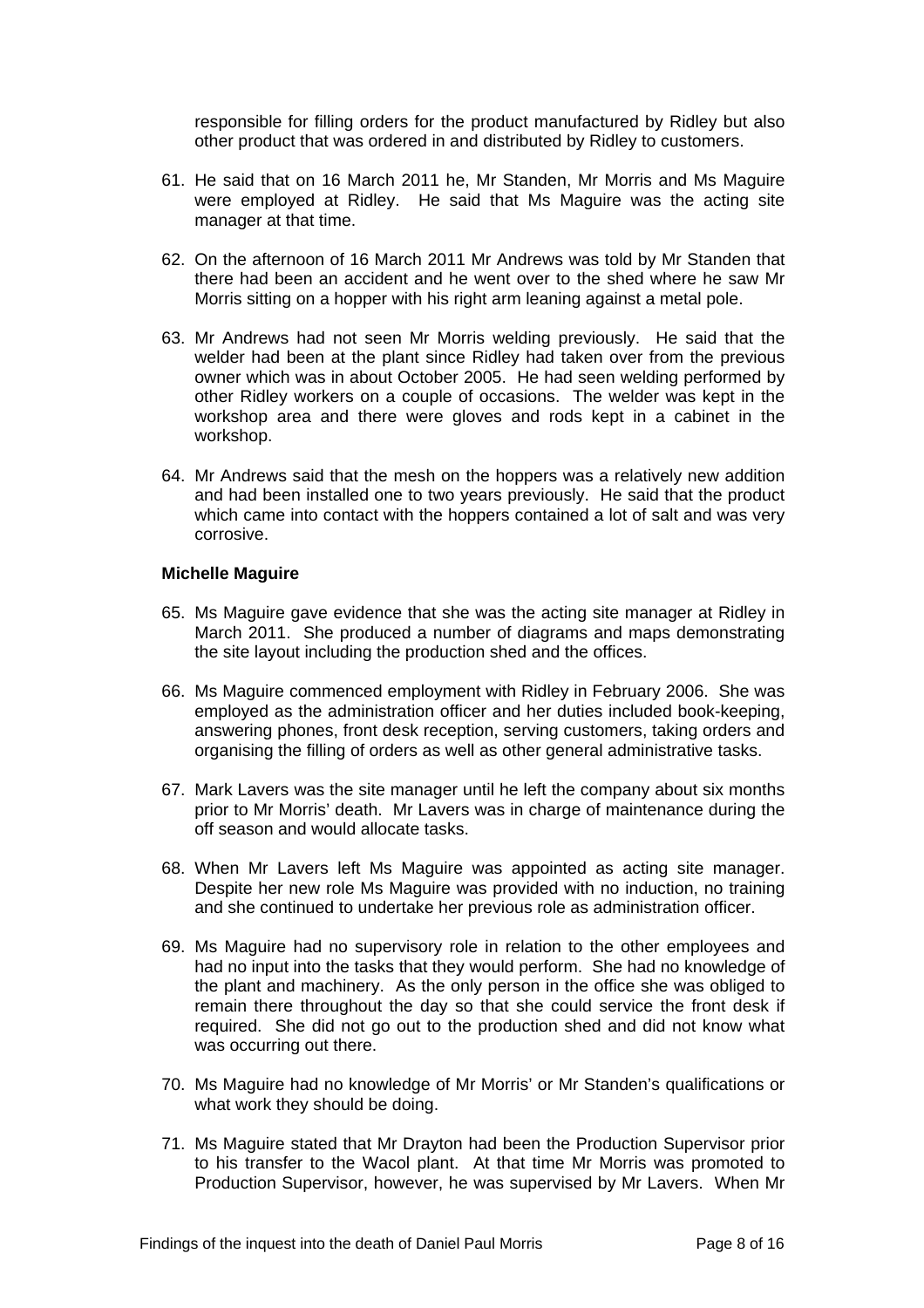Lavers left Mr Drayton took over the role of supervising Mr Morris but carried it out from Wacol.

- 72. Mr Morris discussed the maintenance work that was to be carried out with Mr Drayton who gave him advice. Mr Drayton had flown up to Townsville to organise the maintenance schedule with Mr Morris. Mr Drayton and Mr Morris spoke frequently about the maintenance work – they were, "always talking on the phone".
- 73. Ms Maguire did not know that Mr Morris was intending to perform welding or that he was welding on 16 March 2011 but stated that had she known she would not have done anything about it as she would have assumed that it was within the scope of his responsibilities as she had no knowledge of his training or qualifications.
- 74. The welding machine used by Mr Morris was destroyed after his death and there has not been a welding machine on site at Ridley since then.

#### **Jeffrey Drayton**

- 75. After he was identified by the evidence of Ms Maguire as a person who may be able to provide relevant information to the inquest, representatives agreed to obtain a statement from Mr Drayton.
- 76. Mr Drayton said that in June 2008 when Mr Morris commenced work at Ridley, he was the Production Supervisor at the Townsville premises. He left there to move to the Wacol operation at the end of the production season in October 2009. It was decided that Mr Morris would take over the role of Production Supervisor.
- 77. At that time Mark Lavers was the site manager. During the month before he left, Mr Drayton provided training to Mr Morris. Mr Drayton said that after Mr Lavers left he was always available to provide advice to Mr Morris via phone and email.
- 78. Mr Drayton travelled to Townville in March 2011 to assist Mr Morris with preparing a maintenance schedule of tasks to be undertaken in the following months. He says that he did not know that Mr Morris intended to replace the mesh and that if Mr Morris told him that he intended to weld he would have told him to wait until Mr Drayton visited so that they could decide whether the job should be contracted out.
- 79. Mr Drayton said that he had welded at Ridley using the manual metal arc welder and a small MIG welder that was on site but the evidence was that he was qualified to do so having been trained in it as part of his Cert III automotive qualification.

#### **Clint Hodges**

80. Mr Hodges gave evidence as to the testing of the equipment carried out by the ESO. He said that there was some damage on the cables of the welder and there was no safety switch on the three phase outlet to which the welder was attached but those factors did not affect the outcome. The welder was operational and the output was within the voltage limit set out in AS1674.2 for Category B and C environments.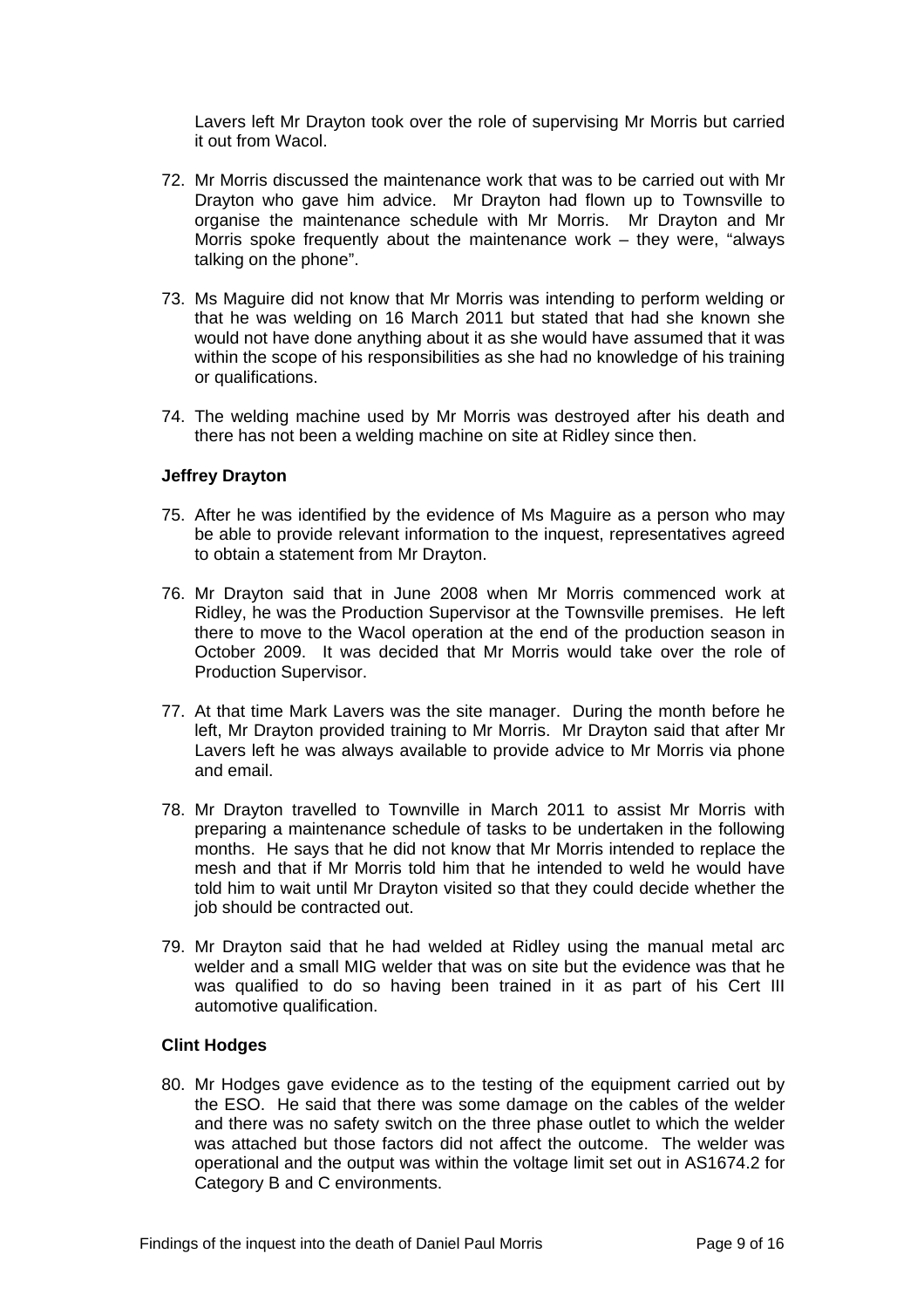- 81. Mr Hodges provided his hypothesis as to how Mr Morris came to be electrocuted. He said that whilst replacing a welding rod there was contact made between the rod and Mr Morris' body – either his hand or his torso – and he then became part of the welding circuit. As he was sitting on the workpiece at the time the resistance was very low and the fact that he was perspiring resulted in low body impedance.
- 82. Mr Hodges opined that a voltage reduction device could have reduced the risk of electrocution for Mr Morris.
- 83. Mr Hodges agreed with the proposition, put to him by Mr Walters, that perspiration would cause moisture to build up within the clothes and gloves of a welder and that if a rod came into contact with damp clothing it could be sufficiently conductive to complete the circuit. Further, if a welding rod was to come into contact with moisture, it is possible for the rod to become conductive.

### *The Submissions*

- 84. The parties were given an opportunity to make submissions. I invited the parties to provide submissions as to the making of a recommendation that AS1674.2 be amended to mandate that VRD be fitted on all metal arc welding machines used in Category B and C environments.
- 85. All parties submitted that they agreed with that recommendation but on the basis that the wording be changed to reflect that "hazard reducing devices" be mandated rather than the more specific, "voltage reducing device". Hazard reducing devices may encompass VRD but also other devices which have the result of reducing the risk of electrocution such as hand-piece trigger switches.
- 86. Mr Miles and Mr Major made no further submissions.
- 87. Mr Walters submitted that the evidence did not justify referring the matter to WH&S under s. 48 of the *Coroners Act 2003* in relation to Ridley as it was clear that nobody at Ridley knew that Mr Morris was welding or intended to weld, that there was a system in place whereby welding jobs were contracted out and that Mr Morris was adequately trained to carry out his duties as a Production Supervisor.
- 88. Mr Walters submitted that the absence of an operational safety switch on the power board to which the welding machine was connected did not affect the outcome for Mr Morris and I agree with that submission.

# **Findings on the Issue**

### *Findings of Fact*

89. It seems clear that Mr Morris came to be electrocuted according to the facts found by the WH&S investigation and the findings by the Electrical Safety Office. That is, that he was welding mesh onto the hopper, he was sitting on the mesh on the hopper and had the earth cable attached to it and as he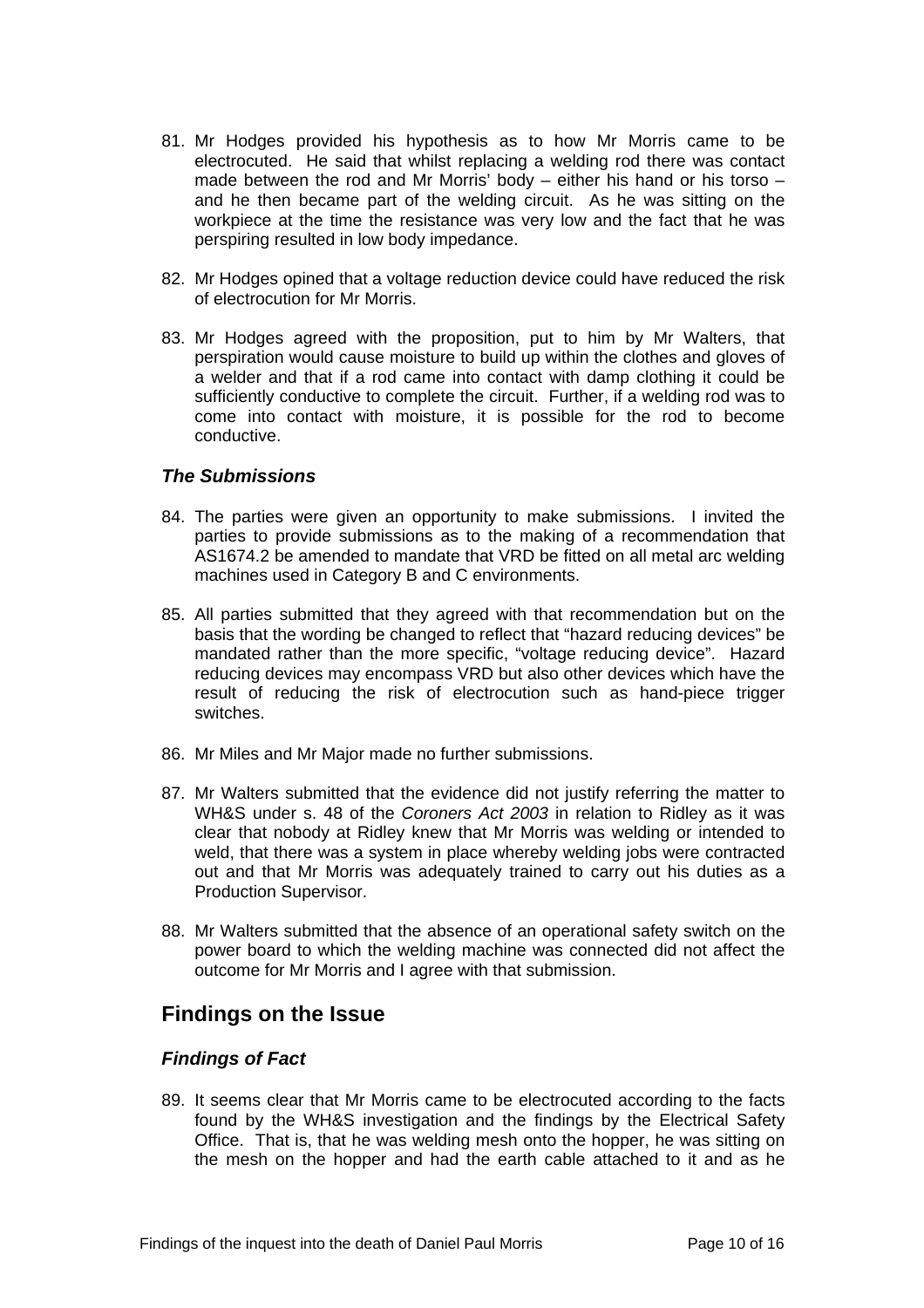changed the welding rod he completed the circuit and received a fatal electric shock.

- 90. An issue to be explored at the inquest was whether Ridley, by its employees, knew or should have known that Mr Morris was or was likely to undertake welding and whether it should have taken precautions against that possibility.
- 91. In regard to that issue I accept the evidence of Ms Maguire and Mr Drayton and find that neither of them knew that Mr Morris intended to weld or that he was welding on 16 March 2011.
- 92. What has emerged from the evidence provided at this inquest and which was not apparent from the investigations carried out by WH&S is that Mr Morris was largely unsupervised and decisions about the work to be carried out were left to his discretion.
- 93. The inference to be drawn from the evidence obtained under the investigation was that Ms Maguire was carrying out the duties of the site manager; however, this was not the case. Ms Maguire was site manager in name only. She continued to carry out the duties of administration officer. Mr Lavers had not been replaced when he left that position vacant. Mr Drayton obviously attempted to provide guidance and supervision to Mr Morris but his evidence was that sometimes three weeks passed between their communications and he was not aware of what Mr Morris was doing on a day to day basis.

### *Findings in relation to Electrocution*

- 94. The welder was operational and did not possess any faults that made it unsafe and it complied with the relevant standards for welding in a Category B environment (see discussion of standards, below), however, despite this, Mr Morris received a fatal electric shock. The evidence revealed that this was because of a number of factors:
- 95. Mr Morris was sitting on the metal hopper (the workpiece) resulting in a relatively short path of resistance which increased the current he received from the handpiece;
- 96. The conditions on the day were humid and would have caused Mr Morris to perspire thereby increasing the conductivity between the hand piece and his body;
- 97. The current therefore received by Mr Morris was sufficient to cause a fatal electric shock.

#### *Safety Issues*

#### *Australian Standards*

98. Standards Australia is an independent, not for profit, non government standards body. In consultation with government, business, industry, community, academia and consumers, Standards Australia develops internationally aligned Australian Standards (AS) and related publications to help ensure the safety, reliability and performance of a range of products, services and systems.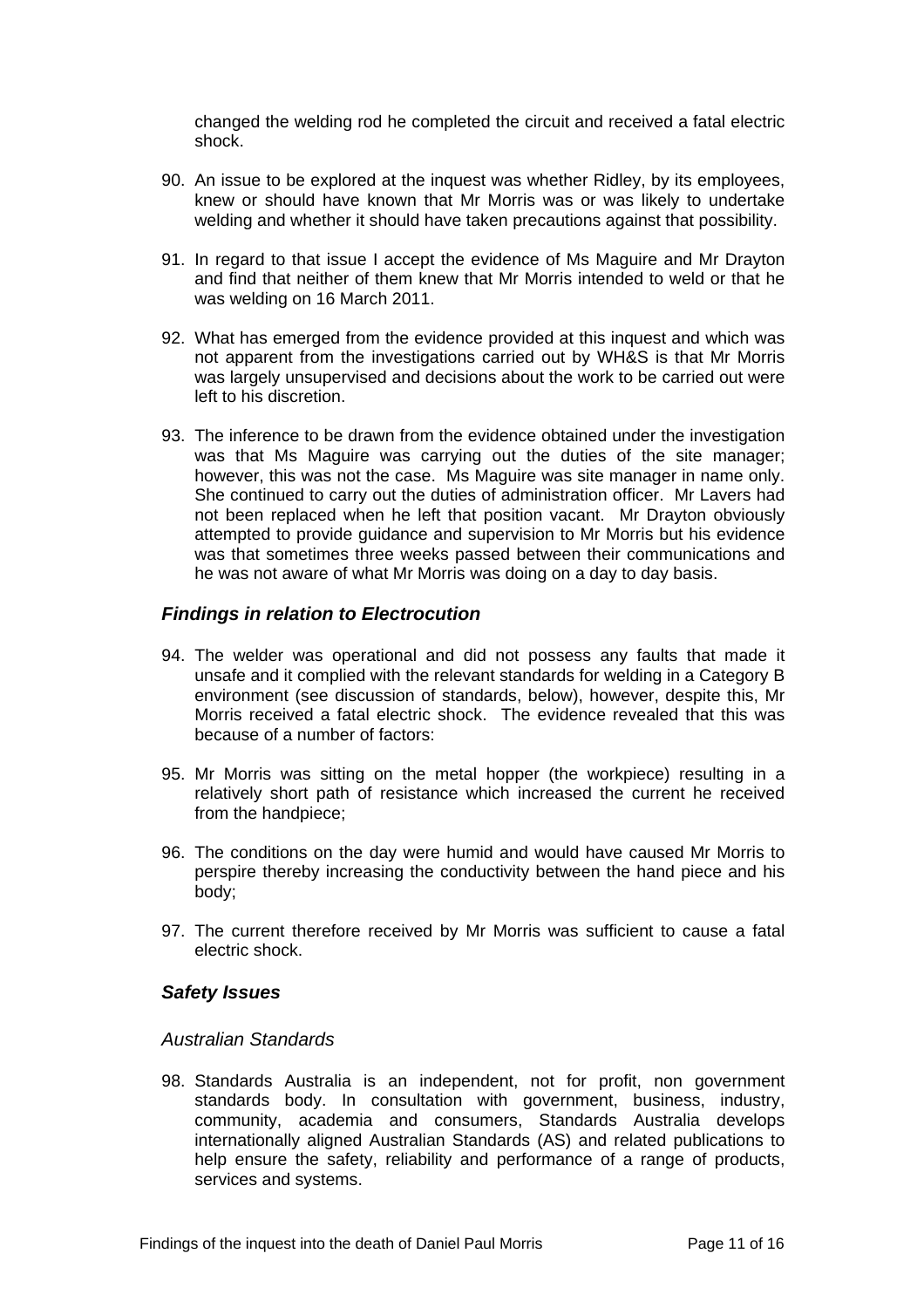- 99. On their own, AS have no legal status and there is no requirement for compliance by manufacturers, consumers or the public. However, they provide a useful bench mark and they are also often called up in State and Commonwealth legislation. When this happens, these AS become mandatory and can be subject to the scrutiny of the courts.
- 100. The relevant AS is 1674.2-2007, "Safety in welding and allied processes, Part 2: Electrical" the scope of which is stated as:

*This Standard sets out safety requirements for arc welding and allied processes, to reduce the possibility of electric shock and minimize associated hazards. It includes requirements for cable connections for alternating and direct current power sources, as well as requirements for hazard-reducing devices and other ancillary equipment. It also describes practices and safeguards that should be adopted by welders and provides examples of situations that present an increased risk of electric shock.* 

- 101. Section 2.1 provides that parts of welding circuits, including workpieces and current return paths, have to be considered electrically live. Consequently, welders shall follow the precautions and requirements in this Section, to minimize the risk of current passing through their body.
- 102. Clause 1.3.19 provides that "shall" indicates that a statement is mandatory and clause 1.3.20 that "should" indicates a recommendation.
- 103. Section 2.2 provides that before welding commences, the work area shall be assessed and the welding environment classified for risk of electric shock in accordance with Clause 1.3.6.
- 104. Clause 1.3.6 defines the welding environments:

#### *Category A environment*

An environment where –

- a) the risk of an electric shock or electrocution by arc welding is low; normal work practice is used; and,
- b) it is not possible for a welder or any other worker to be in contact with the workpiece, in the event of being in contact with a live part of the welding circuit.

#### *Category B environment*

An environment where there is a significant risk of the welder contacting the workpiece or other parts of the welding circuit.

NOTE: Such an environment may be found where the ambient temperature is less than 32°C and –

freedom from movement is restricted, so that an operator is forced to perform welding in a cramped position (e.g. kneeling, sitting, lying), with physical contact with conductive parts (e.g. the workpiece); or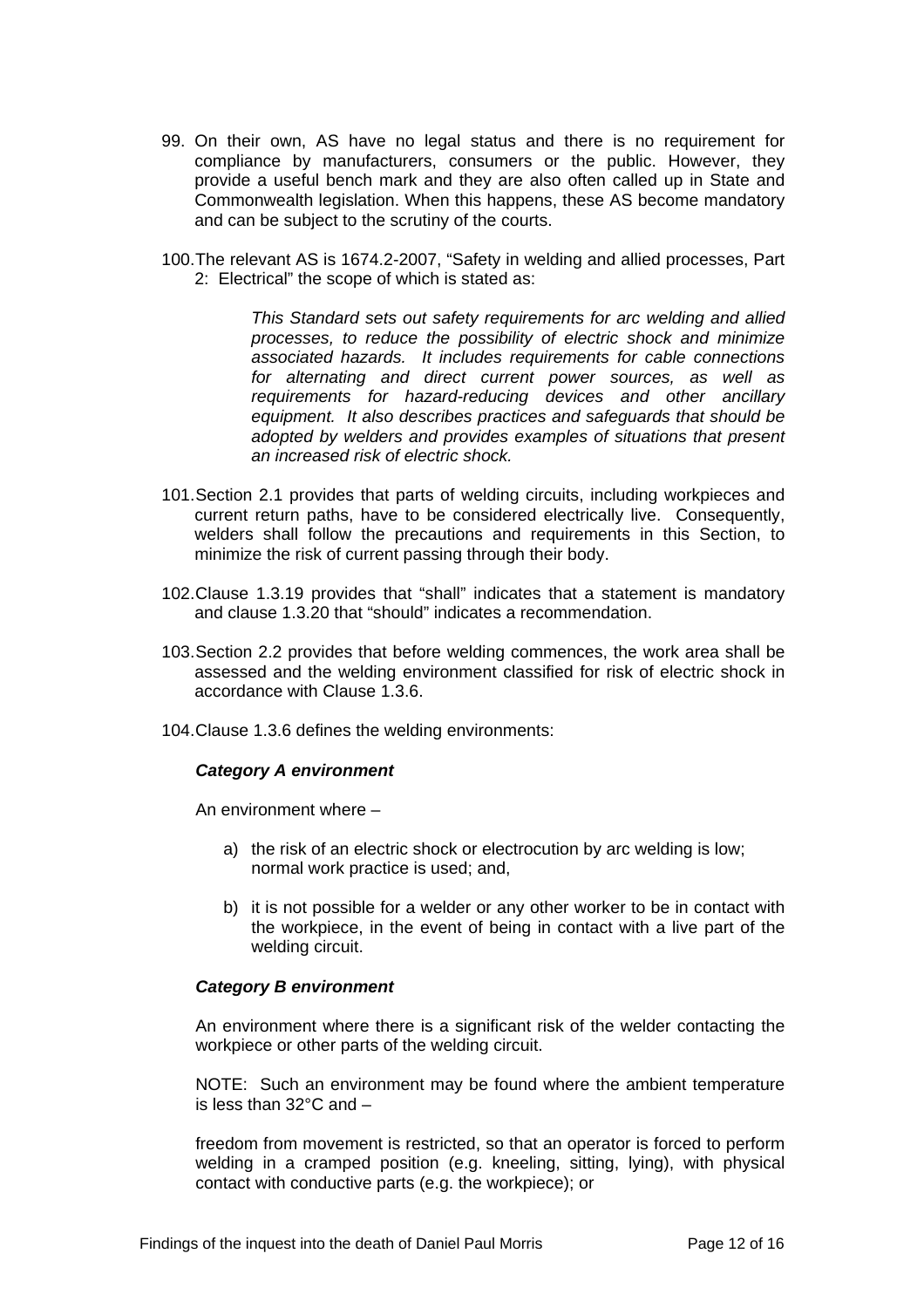there is a high risk of accidental or unavoidable contact by the operator with conductive elements, which may or may not be in a confined space as defined in AS/NZ 2865.

#### *Category C environment*

An environment where the risk of an electric shock or electrocution by arc welding is greatly increased due to low body impedance of the welder and a significant risk of the welder contacting the workpiece or other parts of the welding circuit.

NOTE: Low body impedance is likely in the presence of water, moisture or heat, particularly where the ambient temperature is above 32°C. In wet, moist, or hot locations, humidity or perspiration considerably reduces the skin resistance of human bodies and the insulating properties of personal protective equipment accessories and clothing.

- 105. Clause 1.3.10 defines "Hazard-reducing device (HRD)" as a device designed to reduce the hazard of electric shocks from a welding circuit.
- 106. Clause 1.3.22 defines "Voltage-reducing device (VRD)" as a type of hazardreducing device (either internally or externally fitted to a welding power source) that is designed to automatically reduce the open-circuit voltage to a safer level.
- 107. Section 2.2 sets out the control measures that are to be utilised in each of the categories.
- 108. Section 2.3.2. provides that in a Category B environment the open-circuit voltage 68V a.c. and, if necessary, a hazard reduction device should be fitted to comply with that requirement.
- 109. Section 2.3.3 provides that, in a Category C environment, the voltage between the electrode holder and the workpiece while an arc is not present shall not exceed 35V a.c. and notes that for manual metal arc welding the power source may require a hazard reducing device.
- 110. Mr Morris was welding in circumstances that brought the environment within either Category B or Category C. Although the open circuit voltage of the welding machine he was using was found to be less than the maximum permitted for Category B he received a fatal electric shock. This was due to the fact that he was in contact with the workpiece and he was perspiring.
- 111. Had Mr Morris employed the control measures set out in AS1674.2, such as insulating himself from the workpiece, he would not have received a fatal electric shock.

# **Findings required by s45**

112. I am required to find, as far as is possible, the medical cause of death, who the deceased person was and when, where and how he came by his death. As a result of considering all of the material contained in the exhibits, I am able to make the following findings in relation to the other aspects.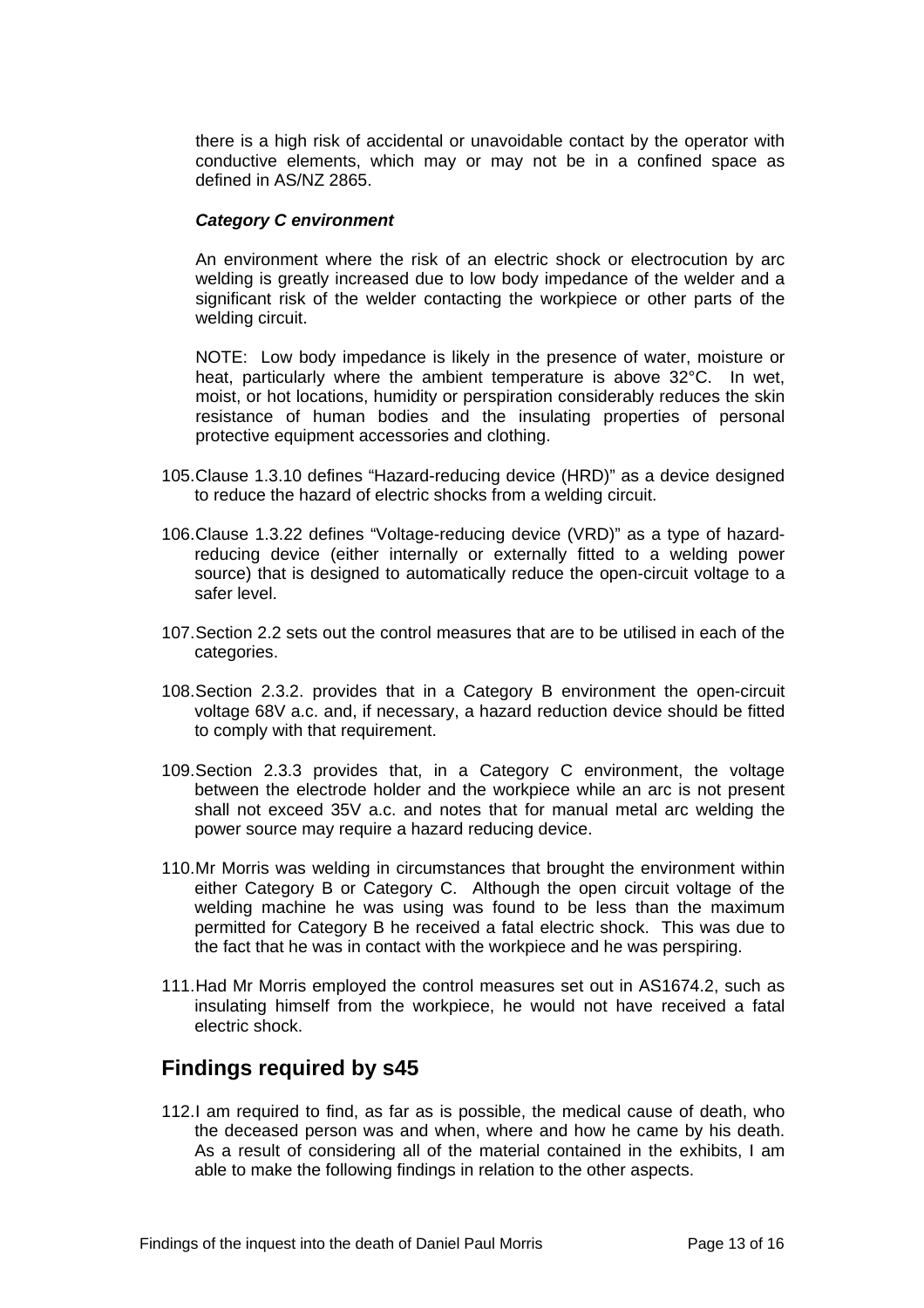| Identity of the deceased | Daniel Paul Morris                                                                                                                                                                                     |
|--------------------------|--------------------------------------------------------------------------------------------------------------------------------------------------------------------------------------------------------|
| How he died              | Mr Morris died from electrocution. He was<br>electrocuted when he came into contact<br>with the electrode in the welder he was<br>using whilst he was in contact with the<br>workpiece and perspiring. |
| <b>Place of death</b>    | The Townsville Hospital, Townsville, QLD,<br>4810 AUSTRALIA                                                                                                                                            |
| Date of death            | 23 March 2011                                                                                                                                                                                          |
| Cause of death           | Electrocution                                                                                                                                                                                          |

# **Comments and recommendations**

- 113. Section 46 of the *Coroners Act 2003* provides that a coroner may comment on anything connected with a death that relates to public health or safety, the administration of justice or ways to prevent deaths from happening in similar circumstances in the future.
- 114. The sad and untimely death of Mr Morris highlights the dangers of electricity particularly when using welding machines and the care that should be taken to comply with the control measures as set out in AS1674.2. It also highlights the added dangers that a welder is exposed to when he or she is welding in humid conditions.
- 115. AS1674.2 sets out the precautions which should be taken when welding in each of the defined categories and I acknowledge that, had those control measures been implemented in this case it is likely that Mr Morris would not have been electrocuted.
- 116. However, it is likely that due to apathy, ignorance or accident, some welders will inevitably come into contact with workpieces whilst operating welding machines and, when they do, they will be at real risk of receiving a fatal electric shock unless the welding machine they are using is fitted with a voltage reduction device. This is so regardless of which category of environment they are welding in. Further, welders who work in humid climates are at even greater risk of electrocution.
- 117. A Category B environment is an inherently dangerous situation by definition a welder in a Category B environment is at significant risk of contacting the workpiece or other parts of the welding circuit. It seems evident that in tropical conditions and, even in other climates, persons wearing heavy protective clothing and undertaking physical work in what are, largely, unairconditioned buildings, are likely to be perspiring.
- 118. Although that may put them in a Category C environment it is more than possible that workers would not turn their minds to considering the ambient temperature, re-assessing their level of perspiration at times during the day